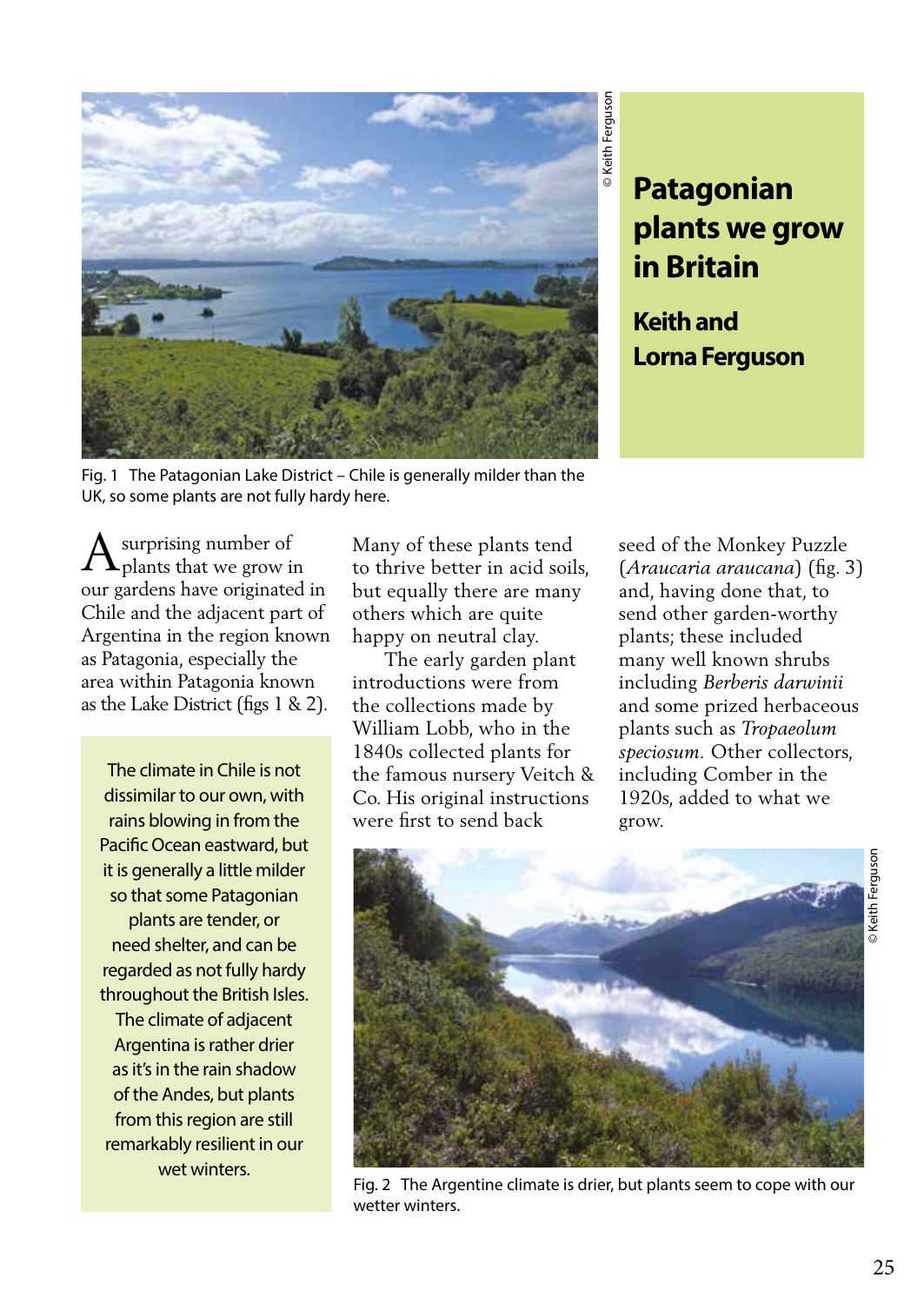

Fig. 3 Monkey Puzzle trees, *Araucaria araucana*, with *Chusquea culeou*.



Fig. 4 *Berberis valdiviana.*





Fig. 5 *Escallonia* 'Slieve Donard'.

© Keith Ferguson



Fig. 6 *Crinodendron hookerianum,*  the Chilean Lantern Tree.

Today much of the interest of British gardeners is in the remarkable flora of the high Andes, for example, the rosulate violets.

#### **Shrubs**

 Many of the plants we grow are woody and are the understorey or marginal species of a once forested region. The majority are evergreen, slightly tender, and in the UK more suited to gardens in the south and west or in towns. There are few native conifers, all of them in the "Threatened Plants" list for Chile, while most of the present forested areas are plantations of introduced eucalyptus or Northern Hemisphere conifers. Some of the native conifers which are also found in Argentina, with a much lower population density, are under much less threat; they include *Araucaria, Fitzroya* and *Austrocedrus.* The Argentinian forests, however, do not seem as rich in species as those of Chile.

 Patagonia is one of the centres of evolution of the genus *Berberis* and the well known evergreen *B. darwinii*, introduced by Lobb, is a

common shrub in cultivation in Britain. Not so frequently encountered growing in Britain is the elegant evergreen *B. valdiviana* (fig. 4) with long pendulous racemes of orange flowers in April, looking rather finer in gardens than when seen on the Andean slopes of Argentina. A number of other species are less commonly grown, as well as the rather untidy hybrid *B.* x *stenophylla,* not infrequently cultivated in our gardens, which also is derived from Patagonian species.

 *Fuchsia magellanica* with its many cultivars is perhaps the most widely recognised in Britain as being a Patagonian shrub. Most of the many species, hybrids and cultivars of *Escallonia* that we grow, especially in coastal gardens, are hybrids derived from *E. rosea* and *E. rubra* as parents. *E. rubra* var. *macrantha* with its large leaves is found in seaside gardens of the south and west where it withstands salt spray. *E. 'Iveyi'*, a rather complex hybrid of Chilean species, is not uncommon in many inland gardens and boasts an AGM. The 'Donard' series of *Escallonia* (fig. 5) bred in the famous North of Ireland Slieve Donard nursery have their origins in *E.*'Langleyensis' (*E. rubra* x *E. virgata*).

 One of the striking beauties is *Crinodendron hookerianum*, the Chilean Lantern Tree (fig. 6), with its large pink lantern-shaped flowers. It benefits from the protection of a wall or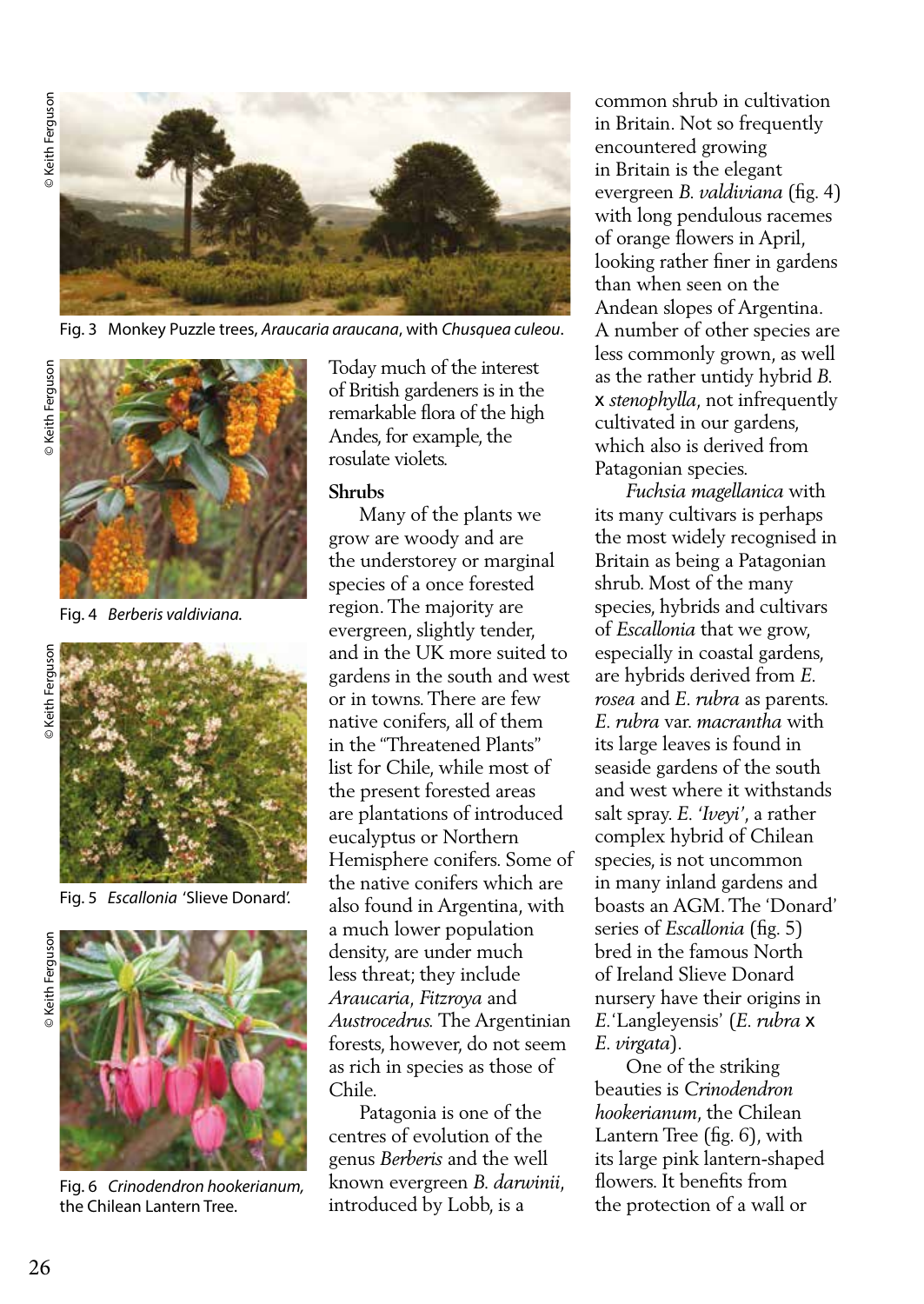fence and prefers a soil on the acid side of neutral. Big specimens in the wild seen in Chilean National Parks are unforgettable. Another delightful shrub is *Abutilon vitifolium* (*Corynabutilon*); blue- and white-flowered forms occur in the wild and *A. vitifolium* 'Tennant's White' with 3-inch flowers is both desirable and easily raised from cuttings. As abutilons are short lived we usually take replacements after 4–5 years. *A.* x *suntense* (fig. 7), of which there are some fine selections, is a hybrid between *A. vitifolium* and the now rare and threatened *Abutilon* (syn. *Corynabutilon*) *ochsenii*, which was introduced into cultivation in Britain only in 1957. *A.* x *suntense* is easily raised from seed and a rapid grower. Frequently found growing with abutilons in shrubby thickets is the well known *Buddleja globosa*, one of the few species in the genus occurring in South America. The genus *Azara* is a Patagonian plant of which *A. serrata* (fig 8) is perhaps best known for its clusters of richly fragrant flowers with bunches of yellow stamens, much loved by bees. It can grow to 20ft or more in a relatively short time but its drawback is being a vigorous surface-rooter, making underplanting less easy. *A. microphylla*, with tiny leaves and small fragrant flowers, can make a large shrub or small tree especially in the west of the country

(its variegated form is probably not so hardy); it adds winter interest when trained against a wall. It has withstood unscathed the recent cold winters in a number of West Midlands gardens. *A. lanceolata* is an elegant, medium-sized shrub with narrow leaves and branches pendulous in flower.

 There are two notable members of the Potato Family. First *Fabiana imbricata* (fig. 9) with white tubular flowers in its wild form makes a shrub to 6ft and has many twigs with closely adpressed, pointed leaves reminiscent of a tree heath. It is said to occur north in the Andes to Bolivia but we have come across it only in both Chilean and Argentinian Patagonia. There is a lovely form, *f. violacea* (fig. 10), which thrives in south-west gardens. Secondly, from central Patagonia, *Vestia foetida* has pleasing primrose-yellow tubular flowers in April– May; it is a rapid grower and will gently seed about. As its name implies, when handled the foliage is foul smelling.

 *Desfontainea spinosa*  (fig. 11) grows to about 10ft but is much bigger in the warmer parts of the South West and western Scotland; it has holly-like leaves and from July until late autumn it produces funnel-shaped, scarlet solitary flowers with yellow lobes. Like many Andean plants it occurs from the Magellan Straits



Fig. 7 *Abutilon* x *suntense.*



Fig. 8 *Azara serrata.*



Fig. 9 *Fabiana imbricata.*



Fig. 10 *Fabiana imbricata* f. *violacea.*

**Keith Ferguson**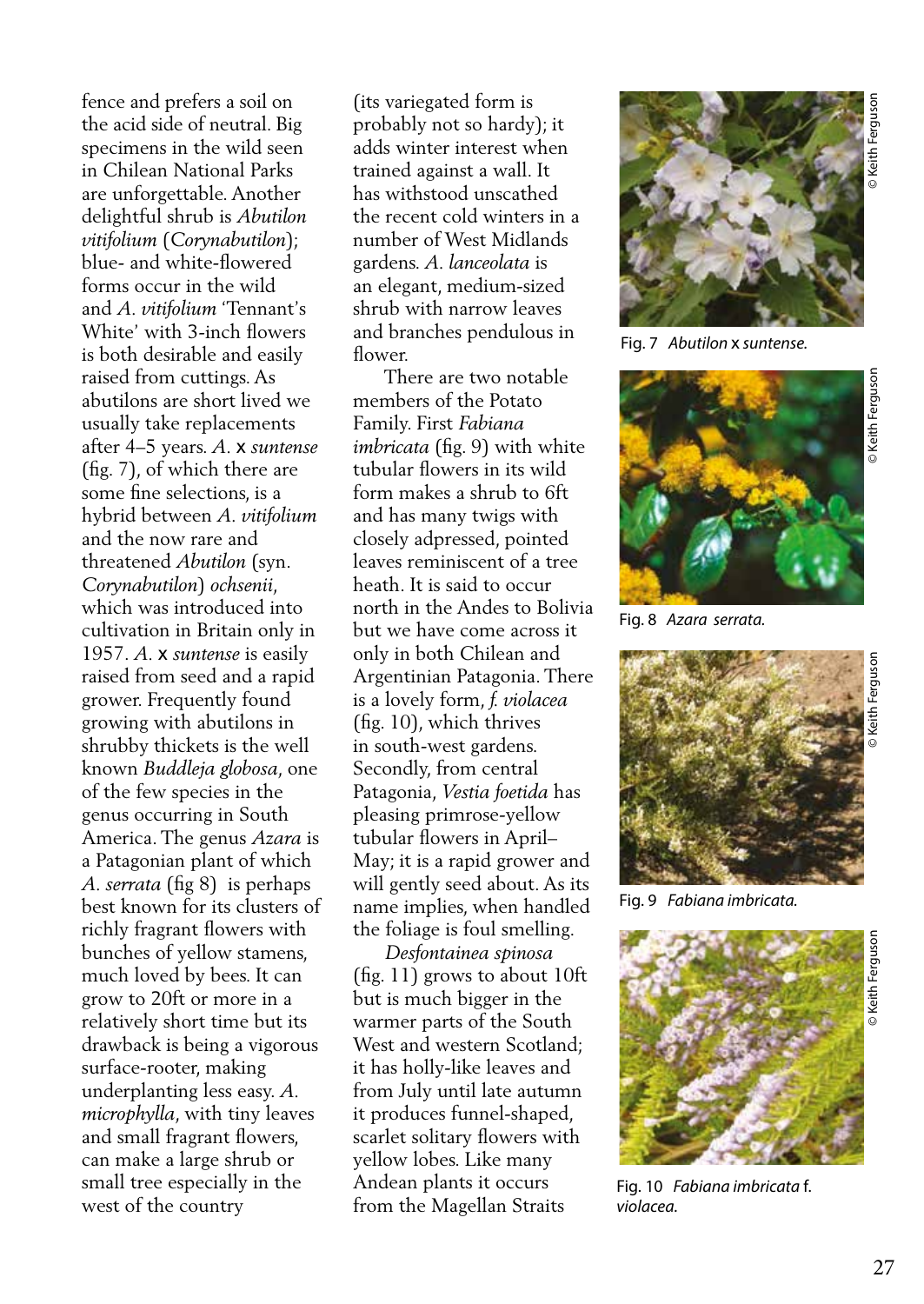

Fig. 11 *Desfontainea spinosa.* 



Fig. 12 *Drimys winteri.*



Fig. 13 *Embothrium coccineum,*  the Chilean Fire Bush.

to Colombia, but the plants in cultivation are from Chile where we have seen it frequently as an understorey shrub. A small shrub needing a sunny position in well-drained soil to flower well is *Colletia hystrix*, with green spiny leafless stems and white waxy fragrant tubular flowers. There is a fine pink selection, 'Rosea'. Flowering in the Patagonian

spring it is a lovely find in the wild, with its delightful fragrance, on drier soils in sunny habitats in areas of Argentina adjacent to the Chile border where the bees seemed to rather resent photography.

 *Rhaphithamnus spinosus*, somewhat spiny as its name implies, makes a shrub to 20ft in ideal conditions. It has pale blue, tubular flowers in April followed by striking blue fruit. Grown in Gloucestershire as a small free-standing shrub for a number of years, it succumbed to the recent wet cold winters and is probably better suited to wall protection. *Drimys winteri* (fig. 12), seen in abundance in the coastal ranges of Chile ascending to the Parque Nahuelbuta as a 15 to 20ft tree, is quite variable. We have seen it thriving as a free-standing small tree or basal-branching shrub in southern and western gardens; it flowers in April with umbels of fragrant ivory-white flowers and well established specimens are proving hardier than supposed in inland gardens. *Philesia magellanica*, allied to the glorious but tender *Lapageria* and unusual climber *Luzuriaga radicans*, in ideal conditions makes a small suckering shrub or thicket to 3ft or so and in the wild will climb adjacent trees; it flowers from midsummer onwards with delightful large 1–2-inch-long waxy petals of soft crimson. A plant of coastal Chile, it requires shade, moisture and an acid

soil. Given these conditions it is said to be hardy throughout most of the British Isles and is eyecatching in Logan Botanic Garden. *Gaultheria* (*Pernettya*) is represented by a range of species and cultivars in UK gardens, mainly *G. mucronata*  and *G. myrsinoides* grown for their berries which last over the winter. Plants with variously coloured berries are commonly encountered in the southern spring on Andean slopes.

 There are a number of species not infrequently encountered in the wild which until relatively recently were placed in the genus *Myrtus*, but they have now been segregated into separate genera. They are usually aromatic evergreen shrubs or small trees with white flowers having numerous stamens, and they're hardy in western and town gardens. *Luma apiculata* (page 2) makes a fine tree or multi-stemmed shrub in milder areas, and has a lovely cinnamoncoloured bark that peels most attractively to reveal white patches. *L. chequen* is similar but found in wetter places in its native habitat; it is the hardiest "myrtle" but lacks the handsome bark. Both *Luma*  species flower in autumn. *Ugni molinae* flowers in May and is used as hedges in the south west; it has round red fruit, said to be delicious. *Amomyrtus* is also a shrub or small tree, leafy to the base and strongly aromatic; it flowers in May and there are specimens on Battleston Hill at Wisley.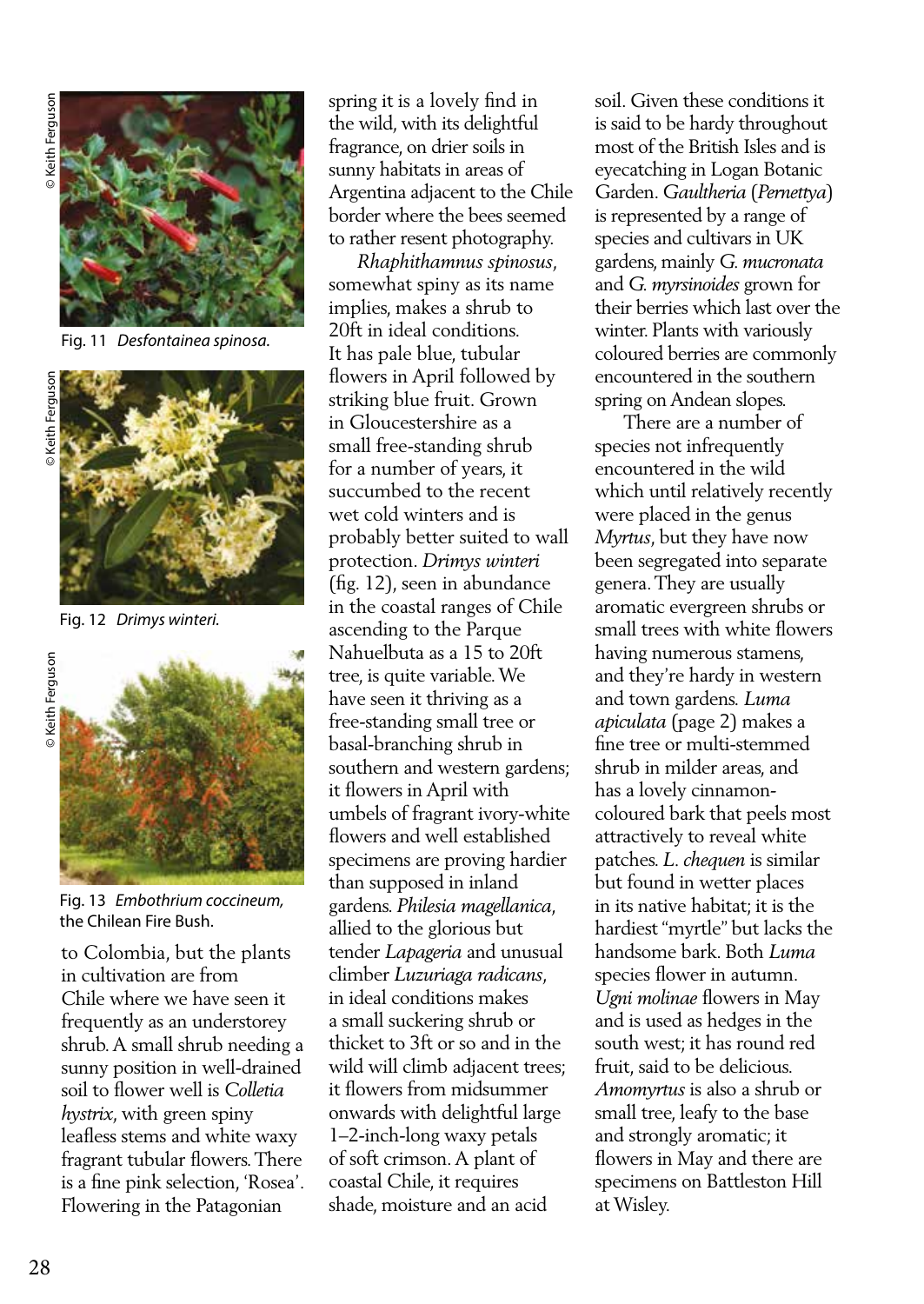Perhaps the finest of the Patagonian woody plants is *Embothrium coccineum* (fig, 13), another Lobb introduction; a member of the *Proteaceae*, it shows all the splendour of the family. Usually it occurs as a small tree lining the roadsides throughout the region and with its large racemes of bright scarlet to orange red, the colour varying greatly in the wild, it's a magnificent sight; it can be vigorous in a sheltered position in deep but well drained lime-free soil. There are some excellent plantings at Bodnant.

 Another valuable ornamental shrub or small tree is *Eucryphia*, a genus that also occurs in eastern Australia, as do a number of other Patagonian genera which occur in both the Antipodes and South America. With the exception of *E. glutinosa*, which is semi-deciduous, all are evergreen with large white flowers with a boss of stamens. *Eucryphia* flowers here from July to September. Most require moisture-retentive lime-free soil and shaded roots. The most frequently encountered is the hybrid between two Chilean species, *E. glutinosa* x *E. cordifolia, E*. x *nymansensis*  (fig 14), which flourishes in moisture-retentive neutral clay, a feature perhaps inherited from *E. cordifolia* which tolerates lime.

 *Hebe salicifolia* is a species occurring also in southern New Zealand but has been introduced from Chile; it has handsome foliage and white or lilac flowers and is the parent of many hybrids. It is hardy in

the south in most winters and willingly reshoots if frosted or pruned. Two other delightful dwarf shrubby species flowering in June and July are *Jovellana violacea* with small, toothed leaves and violet flowers with darker markings, and *J. punctata* (fig. 15) with larger, less-toothed leaves and usually paler but equally spotted flowers. Best placed in a warm spot, perhaps against a wall but where there is moisture. In the wild it is frequently found in roadside ditches in moist habitats; a lot of variation in flower colour was observed, so more collections should be garden worthy.

### **Climbers**

 *Eccremocarpus scaber* is well known here. It occurs from Patagonia northwards in the Andes, is vigorous, and can be treated as a biennial or grown with other climbers in the shelter of a wall where it is perennial. The typical plant has tubular orange or red inch-long flowers but there are a number of selections; 'Tresco Cream' (fig. 16) a fine one. There are two species of *Mutisia* in the Daisy Family that are hardy in a sheltered spot; their main disadvantage is that they can look dead in winter with few green shoots. *M. oligodon* is an attractive, suckering, rather straggling plant to about 4 feet which can be grown over a shrub or framework. It has evergreen holly-like leaves and the pretty pink flowers appear throughout the summer. *M. ilicifolia* (fig. 17) is similar but



Fig. 14 *Eucryphia x nymansensis.*



Fig. 15 *Jovellana punctata.*



Fig. 16 *Eccremocarpus scaber*  'Tresco Cream'.



Fig. 17 *Mutisia ilicifolia.*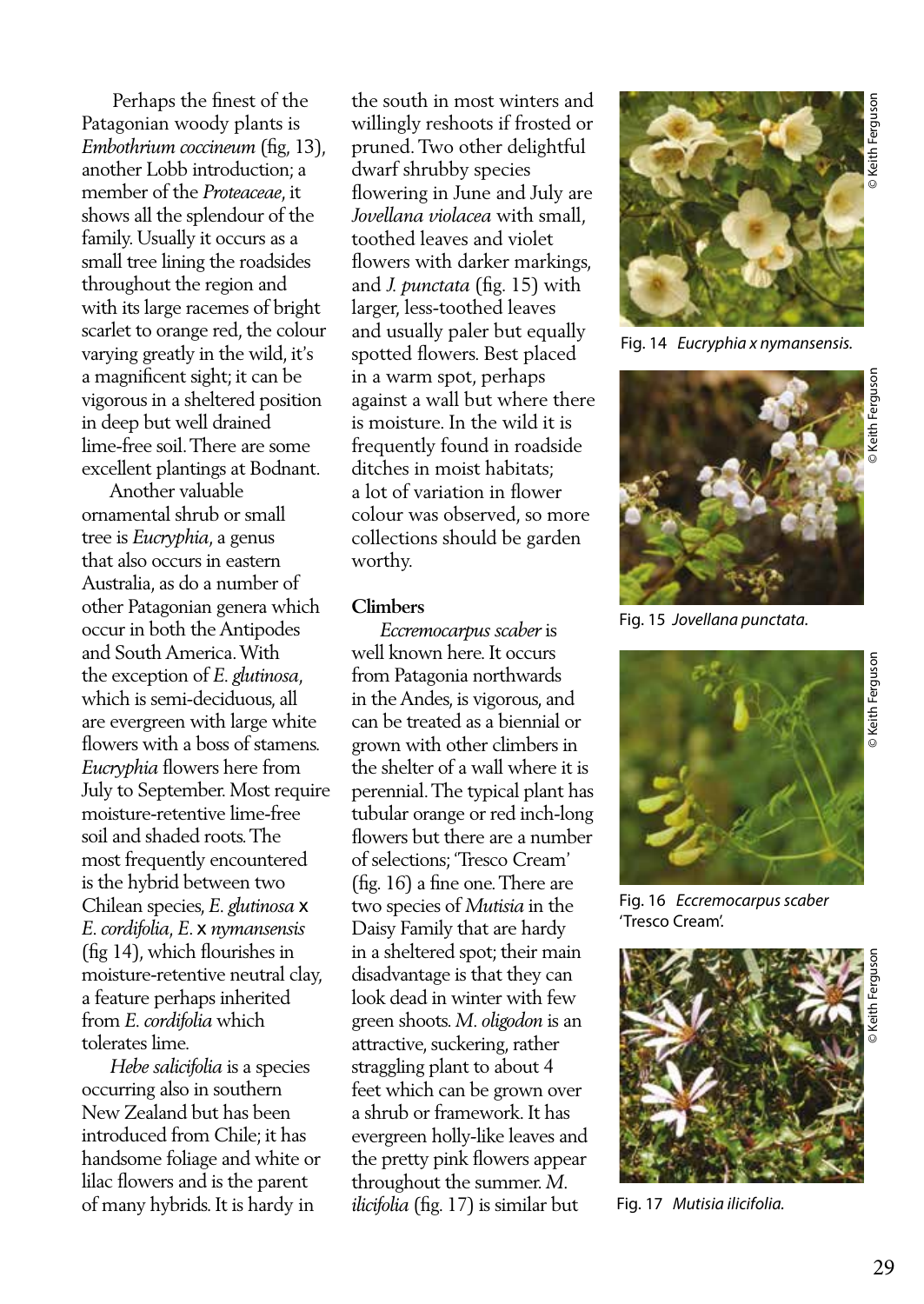

Fig. 18 *Mitraria coccinea.*





Fig. 19 *Berberidopsis corallina.*



Fig. 20 Nothofagus.





Fig. 21 *Lobelia bridgesii.*

to 6 feet, and has flowers with outer pink petals and yellow centres. *Ercilla volubilis* is a very vigorous climber, though it can be found as a creeper growing on the ground in the wild. It is evergreen, the flowers appearing in spring in sessile spikes; the mass of pink anthers is the attraction. Perhaps not thought of as a climber is *Mitraria coccinea* (fig. 18), a lovely evergreen for a sheltered, shaded position with moisture-retentive soil where it can be trained up a wall to great effect or alternatively, as seen frequently in the wild, hanging down banksides in shaded spots by the roadside. The tubular flowers are orangescarlet and appear throughout the summer. Among a number of introductions the selection 'Lake Caburgua' with larger flowers is said to be the hardiest form.

 *Tropaeolum speciosum* is well known in association with yew hedges where it makes a flamboyant display in summer. Its thin stolons seem to require the dry conditions found under hedges and shrubs, not by any means being confined to yew. Its blue fruit offset by dark red fleshy calyces prolong the season. A rather more demure red-flowered climber is *Berberidopsis corallina* (fig. 19), an evergreen which flowers in summer with pendent racemes of deep scarlet flowers. It is best placed on a north-facing wall or in shade on neutral or acid soil; it has proved hardy for us and, although cut back by the recent cold winters, it has recovered well.

### **Southern beeches**

 One cannot think about Patagonian plants grown in the British Isles without a brief mention of the dominant native tree of the far south. *Nothofagus* (fig. 20) is a genus which bridges the gap between South America and Australasia: the 8 or more species occur in the region, ranging from low shrubs to fine trees of 60ft or more, and should be more widely grown in Britain. Three or more species are evergreen and the deciduous species often have fine autumn colour/tints.

## **Herbaceous plants**

 Pampas Grass (*Cortaderia selloana*) is perhaps the next Patagonian plant to come to mind after the Monkey Puzzle. Widely grown as lawn specimens or in big borders, its plume-like inflorescences persist through the winter and need cutting down in spring. There are various selections from dwarf forms to a range with variegated foliage. In our experience, the variegated forms make graceful tussocks through the winter but sadly did not withstand the recent very cold winters on open sites. Two other grasses must be mentioned in the *Bambusoideae: Chusquea culeou* (fig. 3) and *Chusquea gigantea*. The former is extremely variable in the wild, from low-growing 3ft tall in open, moist habitats to handsome 6ft stems; some of the variation in the wild is seen in our gardens. The latter, as its name implies, makes huge clumps and even groves of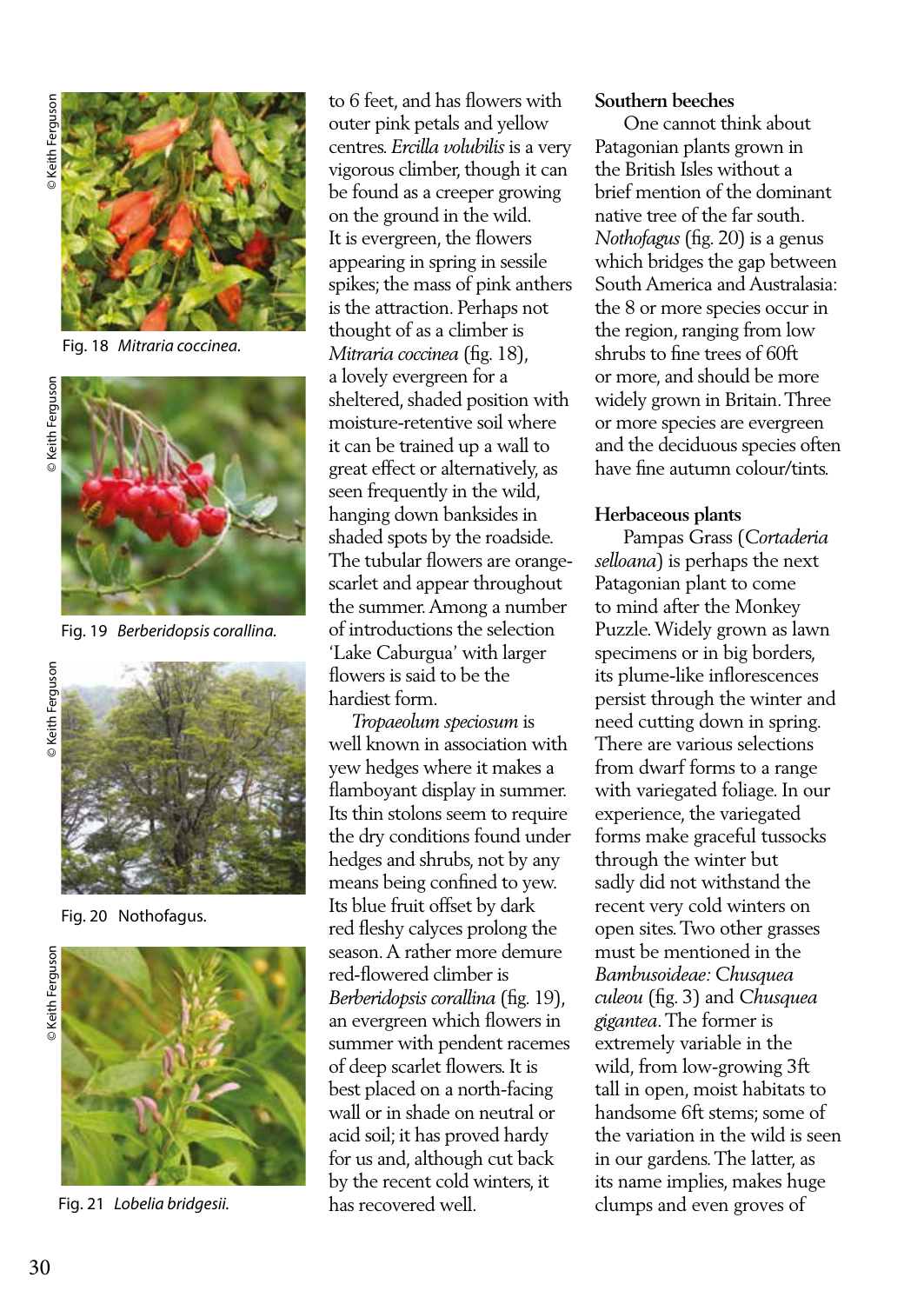very tall, stout canes usually as understorey in native forest.

 Of all the Patagonian plants grown in British gardens, *Alstroemeria* is probably the most common. There are some 50 taxa of the genus in Chile, but only a small number occur in the southern regions. *A. aure*a (*A. aurantiaca*) and *A. ligtu* are the primary species which are parents to a host of hybrids, some incorporating species from further north, with Brazil the second centre of distribution of the genus. All are summer flowering, and *A. aurea*, especially once established, can be very vigorous. We have not been in the region in the southern summer but in spring have found in openings in the forest areas dense with young foliage suggesting that the species can be as enthusiastic in its native habitat.

 There are two species of *Lobelia* we grow. The quite well known *L. tupa*, which is a magnificent plant, 3–4 ft high, with its strange red flowers found in open spaces in the forest in its native habitat; in the UK it is happy in deep moist soil in a sunny position and hardy certainly to the Midlands. *L. bridgesii* (fig. 21), a rare and threatened species in the wild, has pale-green lanceolate leaves and soft-pink petals and would appear to be less hardy.

 *Libertia chilensis* Formosa Group (previously *L. formosa*) (fig. 22) makes a handsome clump of evergreen, iris-like foliage and sprays of white

flowers with yellow stamens; it thrives in the moister air of western gardens. A very garden-worthy dwarf *Libertia* we have found in Chile is doubtfully in cultivation. It has a looser habit and more open inflorescence than the New Zealand hybrid *L.* 'Nelson Dwarf'. The recently available *Pasithea caerulea* (fig. 23) resembles Libertia though in a different family; it has delightful blue flowers in a lax inflorescence and is not grown enough. It is happy in a sunny position in rich neutral soil and is easily raised from seed.

 *Gunnera tinctoria* (fig. 24), widespread in wet areas in Patagonia, is a slightly smaller version of the south Brazilian *G. manicata* which has larger inflorescences and foliage. Both are well known and a subject for larger gardens. Both are susceptible to late frosts but easily protected by folding the dying leaves over the crowns in autumn. We have seen *G. tinctoria* severely damaged by frost in Argentina. *G. magellanica*  (fig. 25) in contrast is but a few inches high with leaves little more than two inches across and is a creeping plant for moist places.

 There are a large number of species of *Calceolaria* in the region, mainly small biennials or short-lived perennials easily raised from seed. There is also the woody *C. integrifolia* (fig. 26), not uncommon in cultivation, particularly in South-Western gardens; it has corymbs of



Fig. 22 *Libertia chilensis* Formosa Group.



Fig. 23 *Pasithea caerulea.*



Fig. 24 *Gunnera tinctoria.* 



Fig. 25 *Gunnera magellanica.*